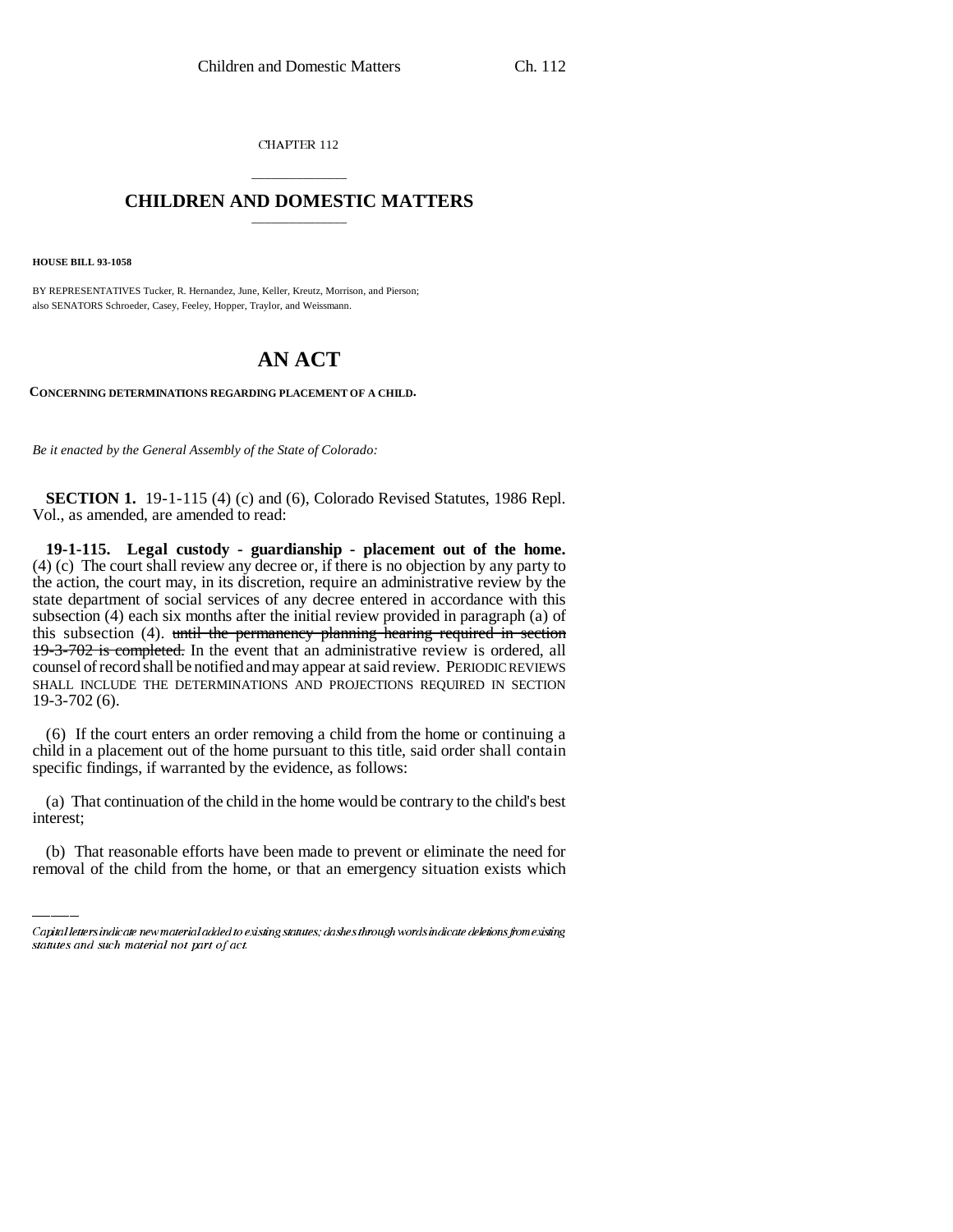## Ch. 112 Children and Domestic Matters

requires the immediate temporary removal of the child from the home and that it is reasonable not to make efforts to prevent removal of the child from the home due to the emergency situation; and

(c) That reasonable efforts have been made or will be made to reunite the child and the family, or that efforts to reunite the child and the family have failed; AND

(d) THAT PROCEDURAL SAFEGUARDS WITH RESPECT TO PARENTAL RIGHTS HAVE BEEN APPLIED IN CONNECTION WITH THE REMOVAL OF THE CHILD FROM THE HOME, A CHANGE IN THE CHILD'S PLACEMENT OUT OF THE HOME, AND ANY DETERMINATION AFFECTING PARENTAL VISITATION.

**SECTION 2.** 19-3-502 (3) (b), Colorado Revised Statutes, 1986 Repl. Vol., as amended, is amended to read:

**19-3-502. Petition form and content - limitations on claims in dependency or neglect actions.** (3) All petitions filed alleging the dependency or neglect of a child shall include the following statements:

(b) "If the child is placed out of the home for a period of eighteen months or longer, the court shall hold a permanency planning hearing NO LATER THAN EIGHTEEN MONTHS to determine the future status or placement of the child.";

**SECTION 3.** 19-3-507, Colorado Revised Statutes, 1986 Repl. Vol., as amended, is amended to read:

**19-3-507. Dispositional hearing.** (1) After making an order of adjudication, the court shall hear evidence on the question of the proper disposition best serving the interests of the child and the public. Such evidence shall include, but not necessarily be limited to, the social study and other reports as provided in section 19-1-107.

(2) If the court has reason to believe that the child may have developmental disabilities, the court shall refer the child to the community centered board in the designated service area where the action is pending for an eligibility determination pursuant to article 10.5 of title 27, C.R.S. If the court has reason to believe that the child may be mentally ill, the court shall order a mental health prescreening to be conducted in any appropriate place.

(3) (a) Except as provided in section 19-3-508 (1), the court may continue the dispositional hearing, either on its own motion or on the motion of any interested party, for a reasonable period to receive reports or other evidence.

(b) If the hearing is continued, the court shall make an appropriate order for detention of the child or for his SUCH CHILD'S release in the custody of his SUCH CHILD'S parents, guardian, or other responsible person or agency under such conditions of supervision as the court may impose during the continuance.

(c) In scheduling investigations and hearings, the court shall give priority to proceedings concerning a child who is in detention or who has otherwise been removed from his SUCH CHILD'S home before an order of disposition has been made.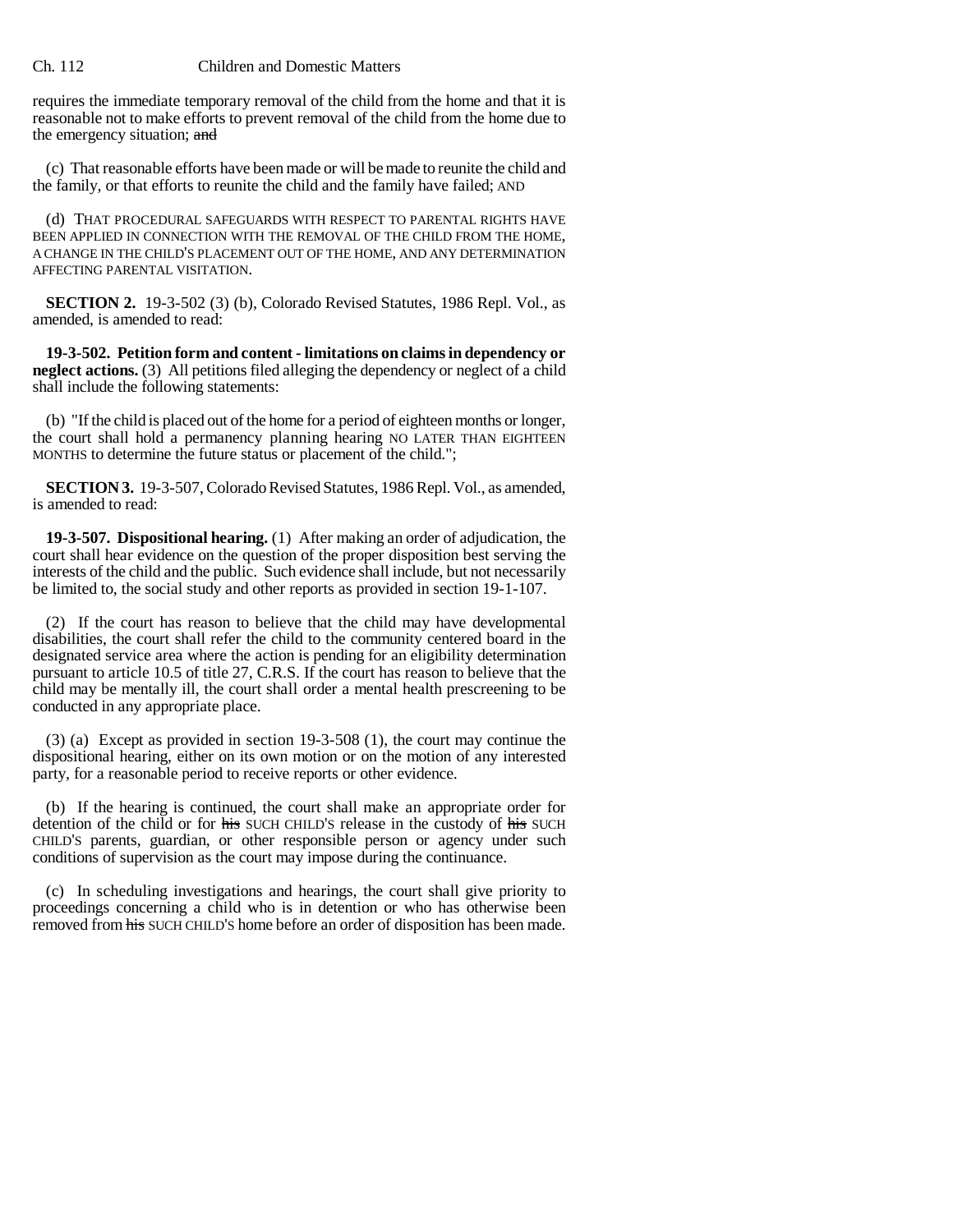## Children and Domestic Matters Ch. 112

(4) In any case in which the disposition is placement out of the home, except for children committed to the department of institutions, the court shall, at the time of placement, set a review within ninety days, to determine if continued placement is necessary and is in the best interest of the child and of the community. Notice of said review shall be given by the court to all parties and to the director of the facility or agency in which the child is placed and any person who has physical custody of the child and any attorney or guardian ad litem of record. The review shall be conducted in accordance with section 19-3-701 (6).

**SECTION 4.** 19-3-702 (1), (2), (4), (6), and (7), Colorado Revised Statutes, 1986 Repl. Vol., as amended, are amended to read:

**19-3-702. Permanency planning hearing.** (1) In order to provide stable permanent homes for children IN AS SHORT A TIME AS POSSIBLE, a court on its own motion or upon motion brought by any party shall conduct a permanency planning hearing if a child cannot be returned home under section 19-1-115 (4) (b) for the purpose of making a determination regarding the future status of the child. Such permanency planning hearing may be held prior to SHALL BE HELD AS SOON AS POSSIBLE FOLLOWING THE DISPOSITIONAL HEARING, but shall be held no later than eighteen months after the original placement and from time to time as deemed necessary by the court. The permanency planning hearing shall be combined with the six-month review as provided for in section 19-1-115 (4) (c).

(2) When the court schedules a permanency planning hearing under this section, the court shall promptly issue a notice reciting briefly the substance of the motion. The notice shall be substantially in the form specified in section 19-3-502 and shall set forth the constitutional and legal rights of the child and the child's parents or guardian. The court shall send the notice to the child and his parents, guardian, and legal custodian by certified mail. Notice of the hearing shall be given by the court to the director of the facility or agency in which the child is placed and any person who has physical custody of the child and any attorney or guardian ad litem of record NOTICE OF THE HEARING SHALL BE GIVEN TO THE PARENTS AND ALL PARTIES, INCLUDING THE DIRECTOR OF THE FACILITY OR AGENCY IN WHICH THE CHILD IS PLACED, AND ANY PERSON WHO HAS PHYSICAL CUSTODY OF THE CHILD. Nothing in this section shall require the presence of any person before the court unless the court so directs. The court shall order the county department of social services to develop a permanency plan for the child, which plan shall be completed and submitted to the court at least three working days in advance of the permanency planning hearing as required in this section.

(4) If the court determines that the child cannot be returned to the physical custody of his SUCH CHILD'S parent or guardian and that there is not a substantial probability that the child will be returned to the physical custody of his SUCH CHILD'S parent or guardian within six months, the court shall enter an order determining the future status or placement of the child. ANY COURT ORDER REGARDING FUTURE STATUS OR PLACEMENT OF A CHILD OUT OF THE HOME SHALL INCLUDE SPECIFIC FINDINGS CONCERNING THE PLACEMENT GOAL FOR THE CHILD. SUCH FINDINGS SHALL INCLUDE A DETERMINATION OF WHETHER THE PLACEMENT GOAL FOR THE CHILD IS THAT THE CHILD BE RETURNED TO THE PARENT, CONTINUE IN FOSTER CARE FOR A SPECIFIED PERIOD, REMAIN IN FOSTER CARE ON A PERMANENT OR LONG-TERM BASIS BECAUSE OF SPECIAL NEEDS OR CIRCUMSTANCES, BE PLACED FOR ADOPTION, BE PLACED IN LEGAL